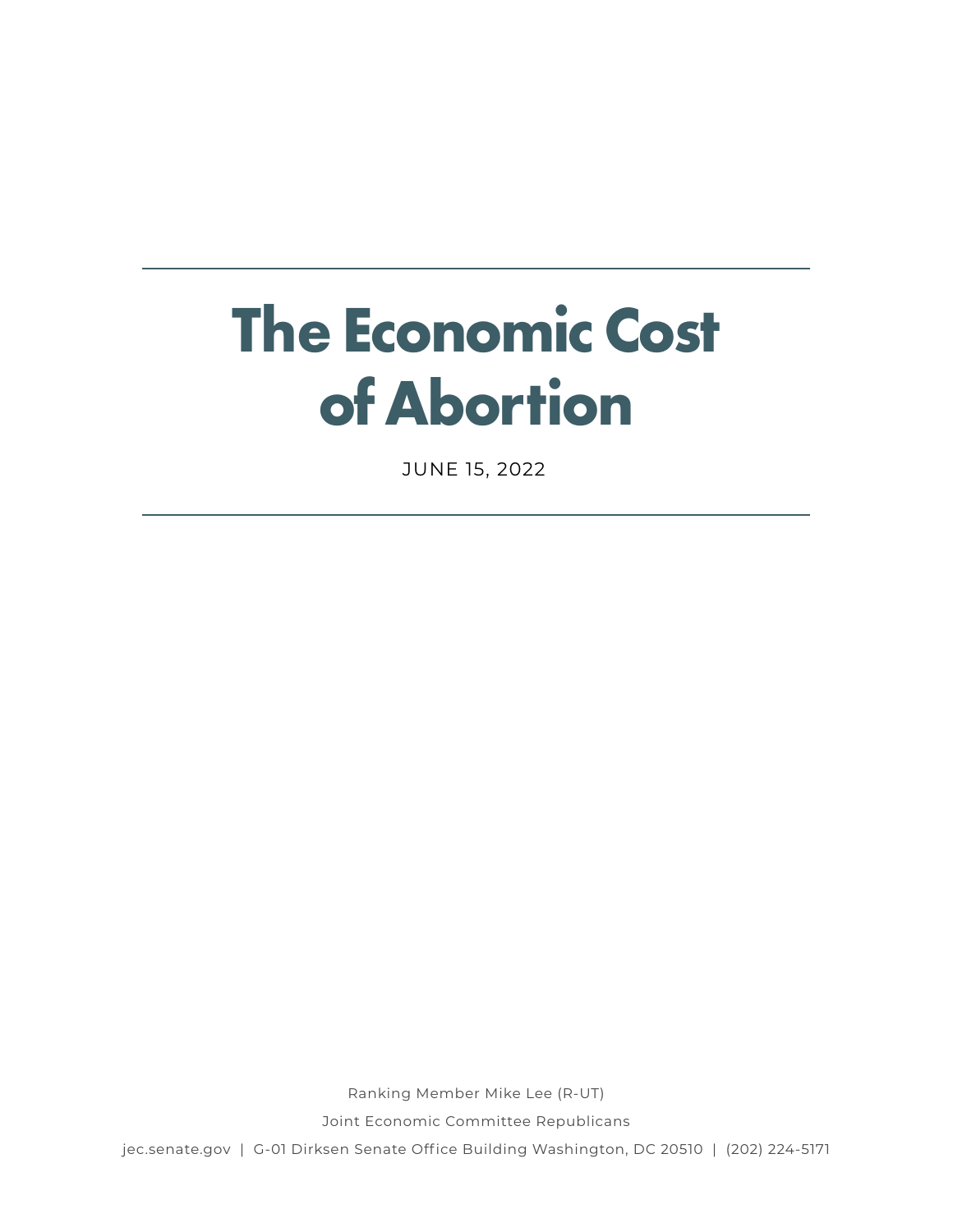## **KEY POINTS**

- In recent weeks, U.S. Treasury Secretary Janet Yellen and other economists have argued that restricting abortion would negatively affect the economy, particularly by diminishing the labor market outcomes of women. These arguments overlook the far greater economic cost of abortion due to the loss of lives of the unborn.
- JEC Republicans estimate that the economic cost of abortion in 2019 alone—due to the loss of nearly 630,000 unborn lives—was at least \$6.9 trillion, or 32 percent of GDP.
	- o This economic cost estimate relies on standard methodologies used by federal government agencies to quantify the benefits of policies that affect mortality risks. We apply the same methodology to abortion, which increases the risk of mortality to unborn babies.
- JEC Republicans estimate that the economic cost of abortion due the loss of unborn lives is 425 times larger than the earnings loss mothers would be expected to incur when having a child.
	- o Earnings of the average mother fall by approximately \$26,000 over the first six years of her first child's life. If each abortion prevents maternal earnings from falling, all abortions in 2019 could save mothers \$16.2 billion in earnings over the next six years. However, the JEC's \$6.9 trillion cost of abortion estimate far outweighs these projected earnings benefits.
- Abortion imposes external costs on society not reflected in JEC Republicans' \$6.9 trillion cost estimate. In the long run, abortion shrinks the labor force, stunts innovation, and limits economic growth. It also weakens the solvency of social insurance programs like Social Security and Medicare that rely on workers to support a growing elderly population.
- Abortion at its core is a moral issue rather than an economic one. But even in economic terms, the costs of abortion vastly outweigh any claimed benefits.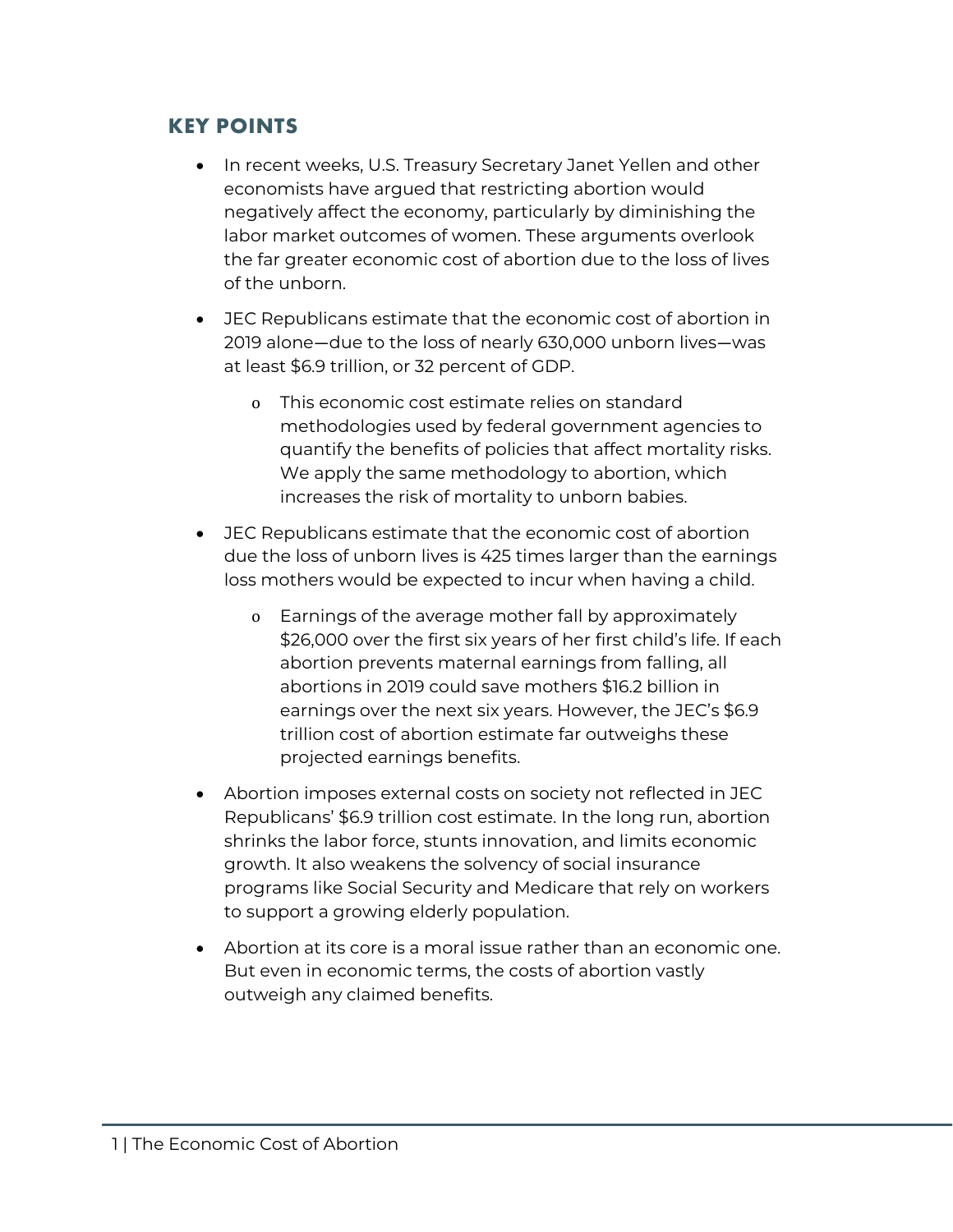## **INTRODUCTION**

Since the Supreme Court's 1973 *Roe v. Wade* decision, some economists have argued that unrestricted abortion provides economic benefits for women and the economy at large. Most recently, during questioning for a Senate Banking Committee hearing, U.S. Treasury Secretary Janet Yellen testified that restricting access to abortion "would have very damaging effects on the economy" by harming women's labor market outcomes and increasing the odds they fall into poverty.[1](#page-2-0) Similarly, an amicus brief signed by 154 economists for the ongoing *Dobbs v. Jackson Women's Health Organization* Supreme Court case argued that abortion restrictions impose economic costs on women in terms of employment, educational attainment, financial distress, and other outcomes.<sup>[2](#page-2-1)</sup>

These arguments overlook the far greater economic cost of unrestricted abortion when accounting for the lost lives of the unborn. Applying standard valuation methods used by government agencies to assess the costs and benefits of policy actions that affect mortality risks, we estimate that the economic cost of abortion to unborn babies in the U.S. was \$6.9 trillion in 2019, 32 percent of gross domestic product (GDP) that year.<sup>[3](#page-2-2)</sup> This cost is 425 times larger than the \$16.2 billion loss in earnings that new mothers would be expected to incur over the first six years of the child's life. These estimates do not reflect broader economic costs of abortion beyond those incurred by unborn babies, such as reduced economic innovation and increased tax revenue for funding social programs. While abortion remains an inherently moral issue, these findings counter the argument that abortion has a net economic benefit.

This report reviews the existing literature on the effects of abortion access on economic outcomes. We then describe our estimate of the economic cost of abortion from the perspective of unborn babies,

<span id="page-2-0"></span> $1$  The Financial Stability Oversight Council Annual Report to Congress 117<sup>th</sup> Congress. 2022. (Testimony of Janet Yellen[\) https://www.banking.senate.gov/hearings/05/03/2022/the-financial](https://www.banking.senate.gov/hearings/05/03/2022/the-financial-stability-oversight-council-annual-report-to-congress)[stability-oversight-council-annual-report-to-congress](https://www.banking.senate.gov/hearings/05/03/2022/the-financial-stability-oversight-council-annual-report-to-congress)

<span id="page-2-1"></span><sup>2</sup> *Dobbs v. Jackson Women's Health Organization*. "Brief amicus curiae of economists in support of respondents." September 20, 2021[. https://www.supremecourt.gov/DocketPDF/19/19-](https://www.supremecourt.gov/DocketPDF/19/19-1392/193084/20210920175559884_19-1392bsacEconomists.pdf) [1392/193084/20210920175559884\\_19-1392bsacEconomists.pdf](https://www.supremecourt.gov/DocketPDF/19/19-1392/193084/20210920175559884_19-1392bsacEconomists.pdf)

<span id="page-2-2"></span><sup>3</sup> U.S. Bureau of Economic Analysis, Gross Domestic Product (GDP), retrieved from FRED, Federal Reserve Bank of St. Louis. May 26, 2022[. https://fred.stlouisfed.org/series/GDP.](https://fred.stlouisfed.org/series/GDP)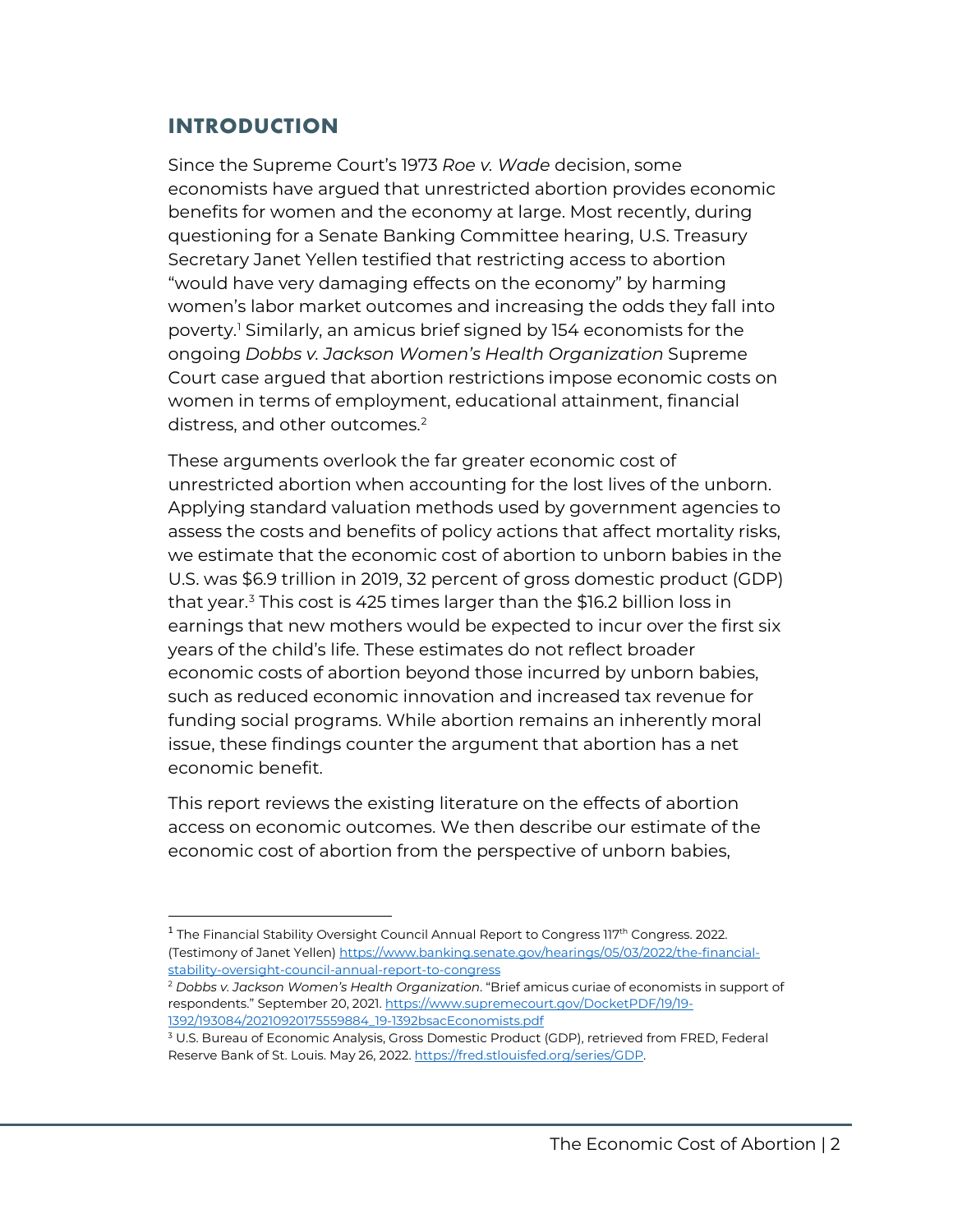which has been omitted from previous analyses. Finally, we discuss other economic costs of abortion to society more broadly.

# **EXISTING ANALYSIS OF EFFECTS OF ABORTION ON ECONOMIC OUTCOMES**

Secretary Yellen's comments on abortion draw from an academic literature that estimates the impact of abortion restrictions on economic outcomes.<sup>[4](#page-3-0)</sup> The amicus brief filed by 154 economists reviews this literature, concluding that legalized abortion increases the wages, educational attainment, labor force participation, and marriage rates of women.<sup>[5](#page-3-1)</sup> Several studies test the effects of abortion access based on the loosening of restrictions in five states in 1970, prior to the 1973 *Roe* decision. These studies generally find that increasing abortion access reduced the number of babies born, and increased women's educational attainment, labor force participation, and wages. A study based on longitudinal data since 2008 finds that women denied an abortion due to narrowly missing the time limit based on the baby's gestational age are more likely to experience financial distress during the next five years.<sup>[6](#page-3-2)</sup>

Likewise, a broader literature studies the effects of having a baby on a mother's economic outcomes, which could imply that abortion restrictions lead women to have babies that impose a "motherhood penalty" on their earnings. While the size of the "penalty" likely depends on whether the baby was planned, the demographic characteristics of the mother, and choices made by the mother and her partner, there is a clear pattern of reduced earnings when motherhood begins. Danielle

l

<span id="page-3-0"></span><sup>4</sup> Some authors have attempted to estimate the aggregate effect of existing abortion restrictions on women's earnings. For example, the Institute for Women's Policy Research estimates that abortion restrictions currently in place reduce women's earnings by \$105 billion per year. However, the study design is flawed. Most problematically, it assumes that all differences in women's earnings across states, after adjusting for a set of worker characteristics, are a result of differences in abortion restrictions. In reality, there are almost certainly unobserved factors that affect earnings and are correlated with states' abortion restrictions, biasing their estimates in an unknown direction. A further problem is that the study adjusts for some factors such as women's education that rigorous studies suggest are affected by abortion restrictions, further biasing their estimates. Se[e https://iwpr.org/wp-content/uploads/2021/05/Costs-of-Reproductive-Health-](https://iwpr.org/wp-content/uploads/2021/05/Costs-of-Reproductive-Health-Restrictions_Research-Summary.pdf)[Restrictions\\_Research-Summary.pdf.](https://iwpr.org/wp-content/uploads/2021/05/Costs-of-Reproductive-Health-Restrictions_Research-Summary.pdf)

<span id="page-3-1"></span><sup>5</sup> *Dobbs v. Jackson Women's Health Organization*. Brief amicus curiae of economists in support of respondents. September 20, 2021[. https://www.supremecourt.gov/DocketPDF/19/19-](https://www.supremecourt.gov/DocketPDF/19/19-1392/193084/20210920175559884_19-1392bsacEconomists.pdf) [1392/193084/20210920175559884\\_19-1392bsacEconomists.pdf.](https://www.supremecourt.gov/DocketPDF/19/19-1392/193084/20210920175559884_19-1392bsacEconomists.pdf) 

<span id="page-3-2"></span><sup>6</sup> Sarah Miller, Laura R. Wherry, and Diana Greene Foster. 2022. "The Economic Consequences of Being Denied an Abortion," NBER Working Paper[. https://doi.org/10.3386/w26662.](https://doi.org/10.3386/w26662)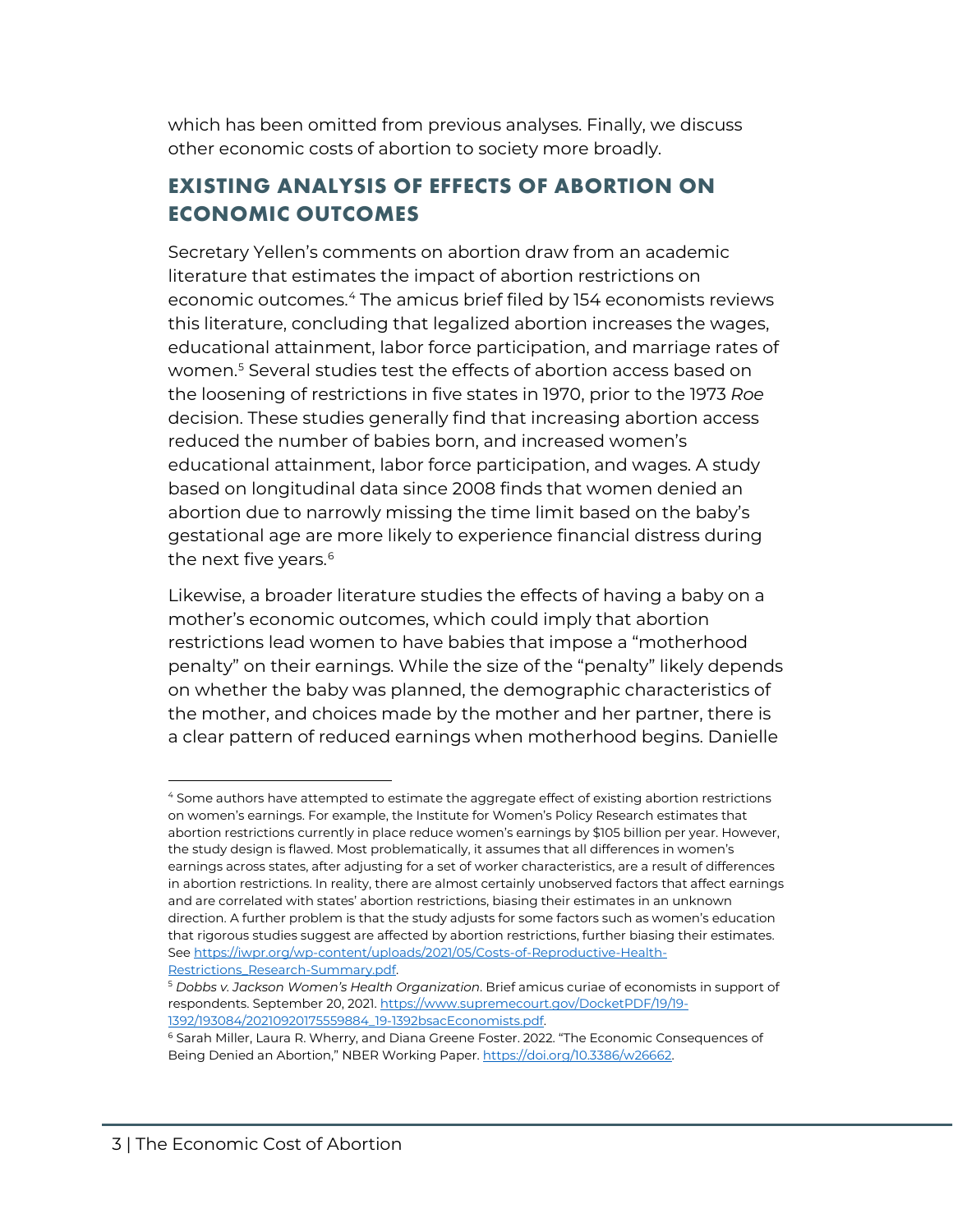Sandler and Nichole Szembrot estimate that for the average mother, earnings fall by a total of approximately \$26,000 over the first six years of the first baby's life.<sup>[7](#page-4-0)[8](#page-4-1)</sup> If motherhood is delayed for less than six years, however, this reduction in earnings may overstate the actual earnings loss caused by a lack of access to abortion.

## **THE COST OF ABORTION TO UNBORN BABIES**

Studies of the economic benefits of abortion fail to consider its far greater cost, the increased risk of mortality of unborn babies. Economists have developed rigorous methods for quantifying the cost of an increased risk of mortality, and federal government agencies use these values to estimate the costs and benefits of policies that involve mortality risk. Specifically, a value of a statistical life (VSL) is estimated by observing the amount of wealth an individual must be provided in return for accepting an elevated risk of mortality. For example, if the average individual is willing to accept \$10,000 to incur a 1 in 1,000 chance of death, the corresponding VSL would be \$10 million. A large body of economic research has estimated a VSL from survey and realworld data such as the wage premium offered for jobs with significant mortality risks. Federal government agencies have adopted VSL estimates from the academic literature for use in cost-benefit analyses. For example, the Department of Transportation uses a VSL of \$10.9 million (as of 2019), and the Department of Health and Human Services uses a central VSL estimate of \$11.4 million, with a lower bound value of \$5.3 million and an upper bound value of \$17.4 million (as of 2020).<sup>[9](#page-4-2)</sup>

In order to estimate the economic cost of increased mortality risk from abortion to unborn babies, we multiply the number of abortions in a given year by the VSL used by the Department of Transportation. In 2019 the Centers for Disease Control and Prevention (CDC) reported that there were 629,898 legal abortions in the U.S., covering 47 states and the District of Columbia (excluding California, New Hampshire and

 $\overline{\phantom{a}}$ 

<span id="page-4-1"></span><span id="page-4-0"></span><sup>7</sup> Danielle Sandler and Nichole Szembrot. 2019. "Maternal Labor Dynamics: Participation, Earnings, and Employer Changes," Working Paper 19-33, Center for Economic Studies, U.S. Census Bureau.  $8$  Calculation sums the earnings losses in each of the first 24 quarters after the birth of the first child and the quarter in which the birth occurred.

<span id="page-4-2"></span><sup>9</sup> "Departmental Guidance on Valuation of a Statistical Life in Economic Analysis." U.S. Department of Transportation, March 23, 2021[. https://www.transportation.gov/office-policy/transportation](https://www.transportation.gov/office-policy/transportation-policy/revised-departmental-guidance-on-valuation-of-a-statistical-life-in-economic-analysis)[policy/revised-departmental-guidance-on-valuation-of-a-statistical-life-in-economic-analysis.](https://www.transportation.gov/office-policy/transportation-policy/revised-departmental-guidance-on-valuation-of-a-statistical-life-in-economic-analysis) "Appendix D: Updating Value per Statistical Life (VSL) Estimates for Inflation and Changes in Real Income." ASPE. U.S. Department of Health and Human Services, June 29, 2021. [https://aspe.hhs.gov/reports/updating-vsl-estimates.](https://aspe.hhs.gov/reports/updating-vsl-estimates)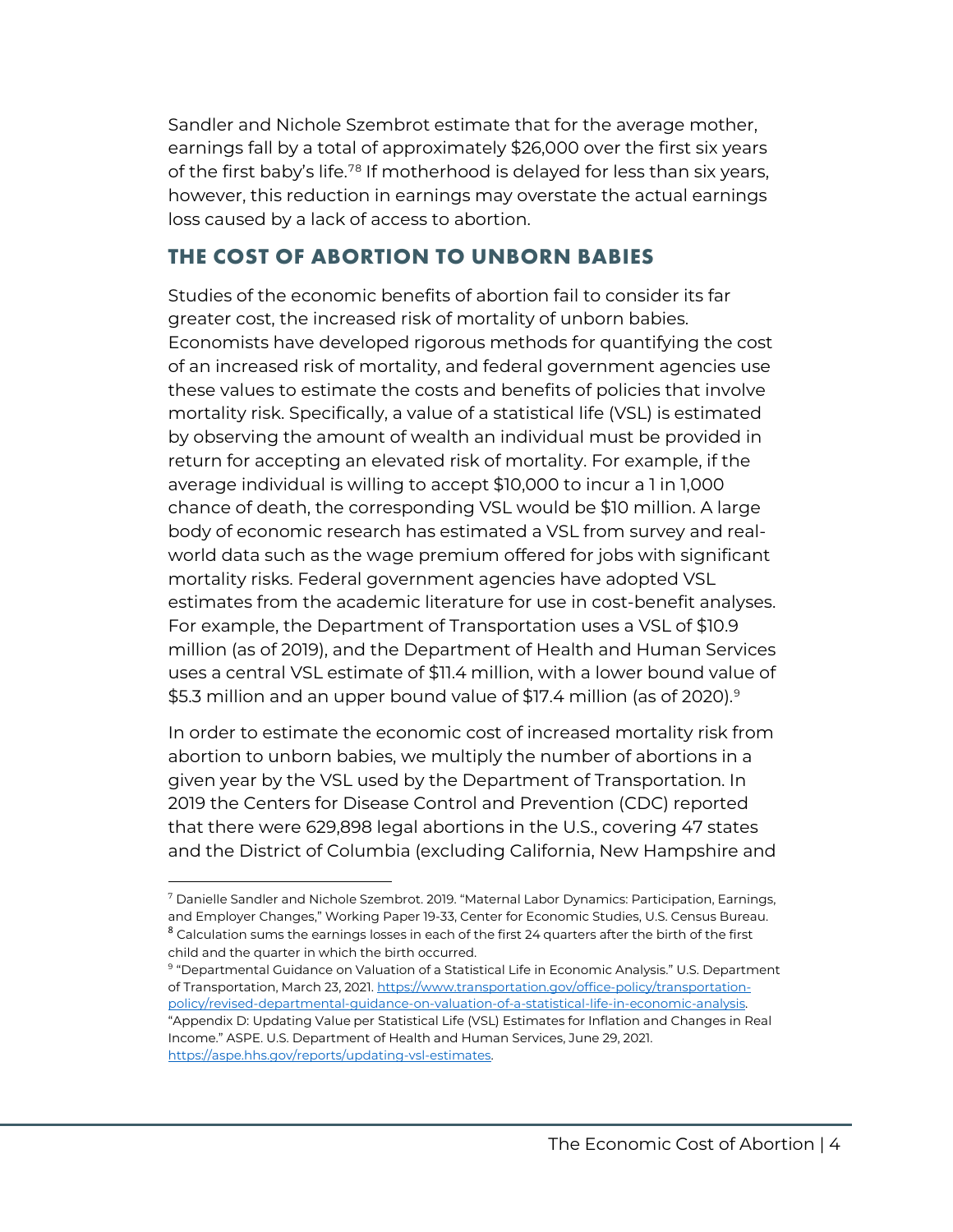Maryland). Multiplying the number of reported abortions by the \$10.9 million VSL, we estimate that in 2019 alone, the economic cost of abortion to unborn babies was \$6.9 trillion, representing 32 percent of GDP that year.<sup>[10](#page-5-0)</sup> This understates the total cost of abortion because it omits illegal and unreported abortions, including all abortions performed in California, Maryland, and New Hampshire.

The \$6.9 trillion cost of abortion to unborn babies far outweighs the labor market benefits of abortion which have been the focus of Secretary Yellen and other economists. As noted in the previous section, first time mothers see their earnings fall by an average of approximately \$26,000 during the first six years of the baby's life. If we apply this change in earnings to all mothers of the 630,000 aborted babies in 2019, abortion would prevent \$16.2 billion in lost earnings during the first six years of the child's life. The \$6.9 trillion cost of the increased risk of mortality to unborn babies due to abortion is 425 times larger. While there are other costs and benefits of pregnancy and child-rearing, it is clear that the economic cost of abortion to the unborn babies who face an increased mortality risk from abortion has an outsized effect on any calculation and should not be ignored.

There are two special considerations for our calculation that applies a VSL in the context of abortion, neither of which changes the conclusion that the cost of increased mortality risk to unborn babies is likely to far outweigh short run labor market benefits of abortion. First, the VSL we apply is estimated based on the decisions of adults in the face of risks to their own lives, not those of much younger unborn babies. However, our application of the VSL to younger populations is consistent with standard practices of federal agencies. An Office of Management and Budget Circular from 2003 states that the VSL should not be discounted for children, and if anything, it should be increased to adjust for the greater number of future life years among children.<sup>[11](#page-5-1)</sup> Second, the increased risk of mortality among unborn babies due to abortion is large. There were 3.7 million live births in the United States in 2019, and so eliminating abortion would reduce the risk of mortality among

 $\overline{\phantom{a}}$ 

<span id="page-5-0"></span> $10$  We apply the VSL to all unborn babies, regardless of whether they would have made it to term absent abortion. Similarly, in other contexts the VSL is applied to all people who are alive at a given time, regardless of whether some die of other causes soon after.

<span id="page-5-1"></span><sup>&</sup>lt;sup>11</sup> Office of Management and Budget, Circular A-4, September 17, 2003. [https://obamawhitehouse.archives.gov/omb/circulars\\_a004\\_a-4/.](https://obamawhitehouse.archives.gov/omb/circulars_a004_a-4/)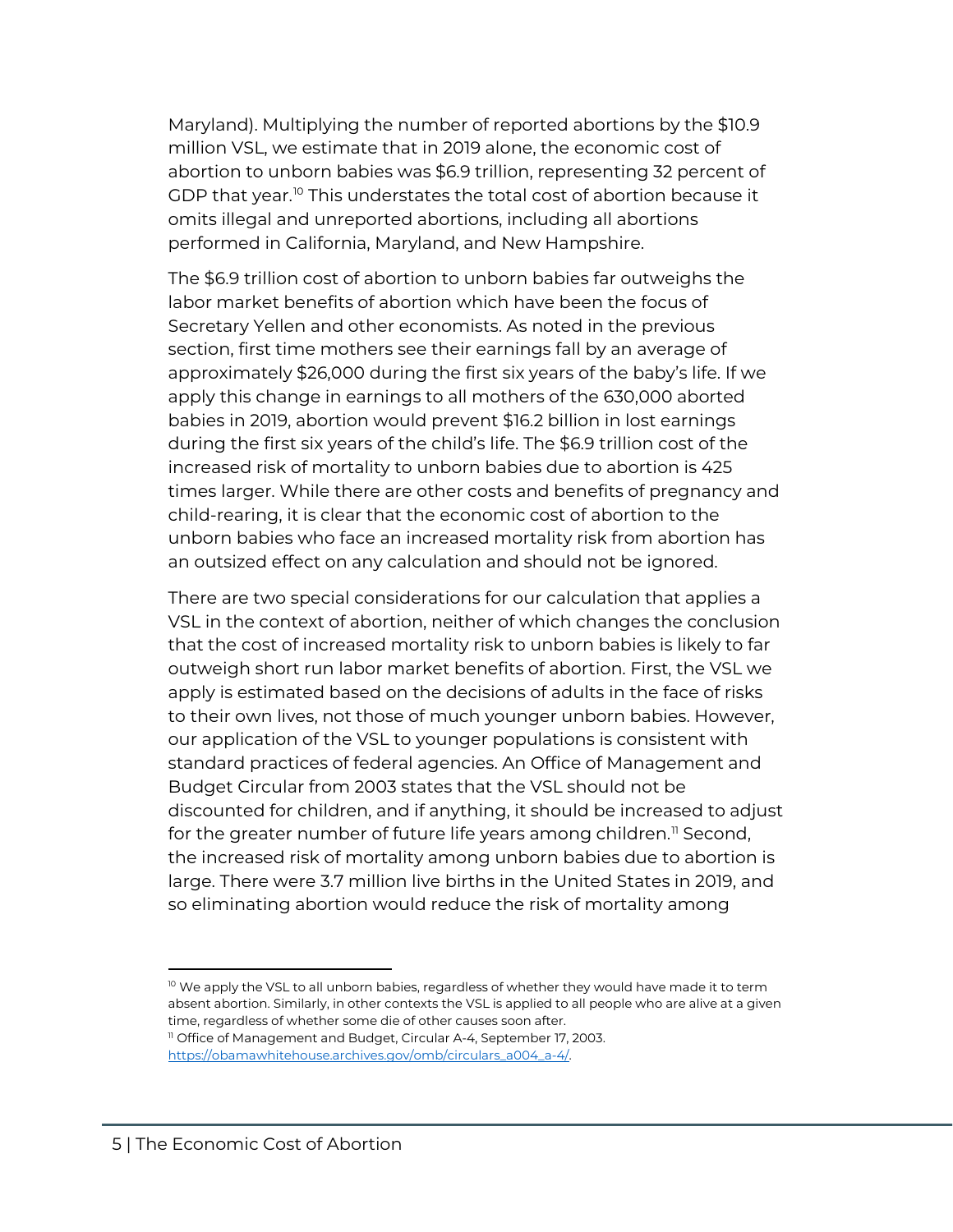unborn babies by up to 14 percentage points.<sup>[12](#page-6-0)</sup> Since existing VSL estimates are based on tradeoffs individuals make between wealth and much smaller mortality risks, it is not clear that the same VSL estimates should be applied to larger changes in mortality risks. For example, the willingness to pay for very large reductions in mortality risks may imply a lower VSL, because the total amount paid is bound by the total amount of wealth an individual can access. Nonetheless, relying on the central VSL estimates from government agencies can still provide a reasonable estimate for our population and even if VSL estimates were substantially smaller or larger our qualitative conclusions would not change—the costs of abortion far outweigh the benefits.<sup>[13](#page-6-1)</sup>

#### **BROADER EFFECTS OF ABORTION ON ECONOMY**

Supporters of unrestricted abortion have argued that a lack of abortion access acts as an economic burden on not only the mother but on the economy more broadly. As Secretary Yellen stated during the Senate Banking Committee hearing, "I believe that eliminating the right of women to make decisions about when and whether to have children would have very damaging effects on the economy and would set women back decades."[14](#page-6-2)

While labor force participation may rise in the short run due to mothers choosing to work instead of taking time off to raise kids, unrestricted abortion is likely to decrease labor supply in the long run. Since the *Roe* decision in 1973 an estimated 63 million abortions have occurred in the United States.[15](#page-6-3) If all of these aborted babies had been otherwise carried to term and survived until today, they would add nearly 20 percent to the current U.S. population, and nearly 45 million would be of working age (18 to 64). While some portion of these aborted babies

 $\overline{\phantom{a}}$ 

<span id="page-6-0"></span><sup>&</sup>lt;sup>12</sup> The 14 percentage point reduction in the probability of mortality from eliminating abortion does not account for miscarriages or other terminations of pregnancies that do not result from abortion. Accounting for these factors would shrink the reduction in the probability of mortality from eliminating abortion below 14 percentage points.

<span id="page-6-1"></span><sup>&</sup>lt;sup>13</sup> See Cass R. Sunstein, "Valuing Life: A Plea for Disaggregation," for a discussion of the lack of VSL estimates for children and considerations for applying VSL estimates to large changes in the probability of mortality.

[https://heinonline.org/HOL/Page?collection=journals&handle=hein.journals/duklr54&id=399&men\\_](https://heinonline.org/HOL/Page?collection=journals&handle=hein.journals/duklr54&id=399&men_tab=srchresults) [tab=srchresults.](https://heinonline.org/HOL/Page?collection=journals&handle=hein.journals/duklr54&id=399&men_tab=srchresults) 

<span id="page-6-2"></span><sup>&</sup>lt;sup>14</sup> The Financial Stability Oversight Council Annual Report to Congress 117<sup>th</sup> Congress. 2022. (Testimony of Janet Yellen[\) https://www.banking.senate.gov/hearings/05/03/2022/the-financial](https://www.banking.senate.gov/hearings/05/03/2022/the-financial-stability-oversight-council-annual-report-to-congress)[stability-oversight-council-annual-report-to-congress.](https://www.banking.senate.gov/hearings/05/03/2022/the-financial-stability-oversight-council-annual-report-to-congress) 

<span id="page-6-3"></span><sup>&</sup>lt;sup>15</sup> "The State of Abortion in the United States." National Right to Life. May 5, 2022. [https://www.nrlc.org/stateofabortion/.](https://www.nrlc.org/stateofabortion/)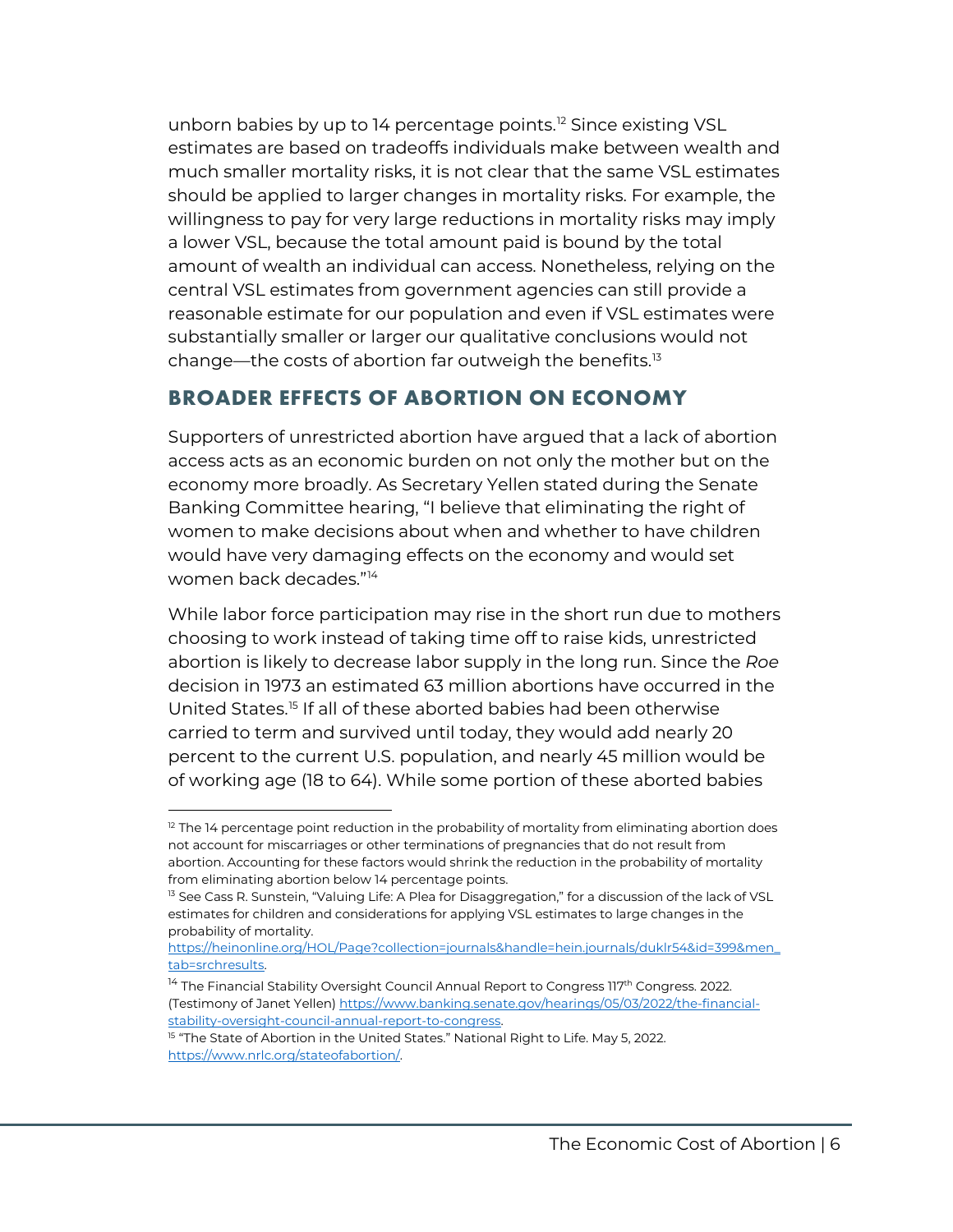would not have survived pre- and post- birth and others would have displaced their mothers' future children, research has shown that increasing access to abortion substantially reduces the total number of babies born.<sup>[16](#page-7-0)</sup> Thus, abortion has reduced the U.S. population, and in so doing, has shrunk the labor force, prevented innovative ideas from improving American lives, and suppressed total economic output.

The importance of faster population growth is especially pressing given current estimates from John Fernald and Huiyu Li at the Federal Reserve Bank of San Francisco that economic output will grow at a historically slow pace of around 1.5 percent per year over the long-run, in large part due to slowed population growth arising from low fertility levels.[17](#page-7-1) The U.S. total fertility rate was 1.7 births per woman as of 2021, which is well below the replacement level of 2.1 births per woman.<sup>[18](#page-7-2)</sup>

Reduced fertility due to unrestricted abortion also stresses society's capability to care for older Americans. Older Americans (age 65 and older) comprised a record high of 16.3 percent of the U.S. population as of 2020, and this share is expected to increase to 20.4 percent by 2040.<sup>[19](#page-7-3)</sup> This demographic shift will make it more difficult for the relatively smaller number of children to care for their elderly parents. It will also add more pressure to Social Security and Medicare, which are funded by the wages of Americans who are currently working.

Abortion also limits the diversity of the U.S. population due to differences in abortion rates across demographic groups. Black women have abortions at a rate of 23.8 per 1,000 women, nearly four times the rate at which White women have abortions.<sup>[20](#page-7-4)</sup> In 2019, more abortions

<span id="page-7-2"></span>research/publications/economic-letter/2019/june/is-slow-still-new-normal-for-gdp-growth/.<br><sup>18</sup> "Reports from Vital Statistics Rapid Release Program." Report No. 20, Births: Provisional Data for 2021. Centers for Disease Control and Prevention. May 24, 2022.

```
https://www.cdc.gov/nchs/nvss/vsrr/reports.htm; United Nations, Department of Economic and 
Social Affairs, Population Division (2017). World Fertility Report
```
2015 - Highlights (ST/ESA/SER.A/415).

 $\overline{\phantom{a}}$ 

<span id="page-7-3"></span><sup>19</sup> "The US Population Is Aging." Urban Institute. Accessed June 3, 2022. [https://www.urban.org/policy-centers/cross-center-initiatives/program-retirement](https://www.urban.org/policy-centers/cross-center-initiatives/program-retirement-policy/projects/data-warehouse/what-future-holds/us-population-aging)[policy/projects/data-warehouse/what-future-holds/us-population-aging.](https://www.urban.org/policy-centers/cross-center-initiatives/program-retirement-policy/projects/data-warehouse/what-future-holds/us-population-aging)

<span id="page-7-0"></span><sup>&</sup>lt;sup>16</sup> Phillip Levine, Douglas Staiger, Thomas Kane, and David Zimmerman. 1999. "Roe v Wade and American Fertility." American Journal of Public Health. 89(2): pp. 199–203. [https://www.ncbi.nlm.nih.gov/pmc/articles/PMC1508542/.](https://www.ncbi.nlm.nih.gov/pmc/articles/PMC1508542/) 

<span id="page-7-1"></span><sup>&</sup>lt;sup>17</sup> John Fernald and Huiyu Li. 2019. "Is Slow Growth the New Normal for GDP Growth?" Federal Reserve Bank of San Francisco Economic Letter. [https://www.frbsf.org/economic-](https://www.frbsf.org/economic-research/publications/economic-letter/2019/june/is-slow-still-new-normal-for-gdp-growth/)

<span id="page-7-4"></span> $20$  Katherine Kortsmit, Michele G. Mandel, Jennifer A. Reeves, et al. 2021. "Abortion Surveillance  $-$ United States, 2019. Morbidity and Mortality Weekly Report: Surveillance Summaries. 70(9): pp. 1-29. [http://dx.doi.org/10.15585/mmwr.ss7009a1.](http://dx.doi.org/10.15585/mmwr.ss7009a1)